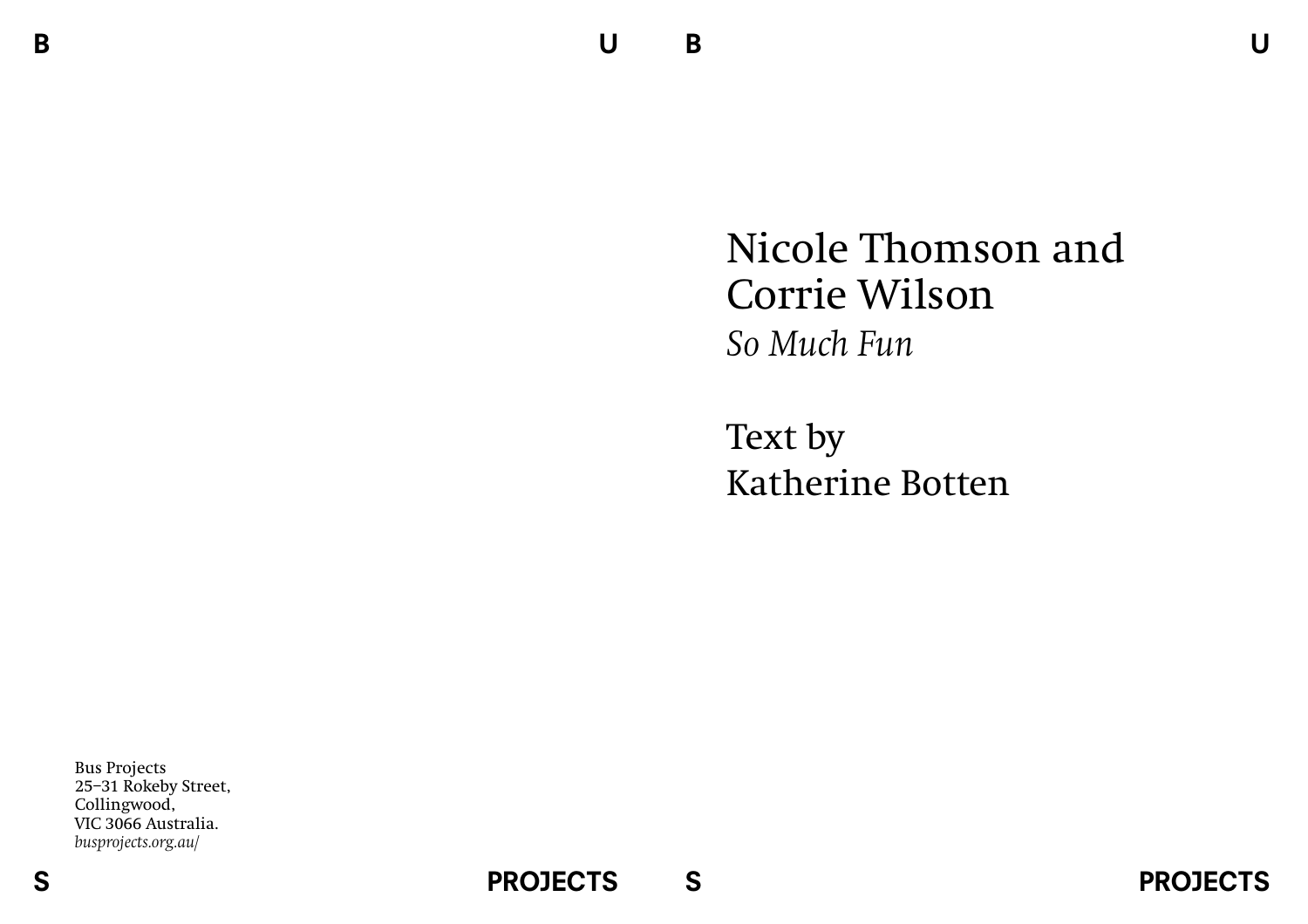B

**Nicole Thomson** BFA (VCA) 2016, BFA Hons (Monash) 2019 **Corrie Wilson** BFA (VCA) 2016). (Two friends). With exhibition text by Katherine Botten.

Bus Projects is supported by the Victorian Government through Creative Victoria. Bus Projects' 2017–19 Program is supported by the City of Yarra.

Bus Projects acknowledges the traditional custodians of the land on which we operate: the Wurundjeri people and Elders past and present of the Kulin nations.

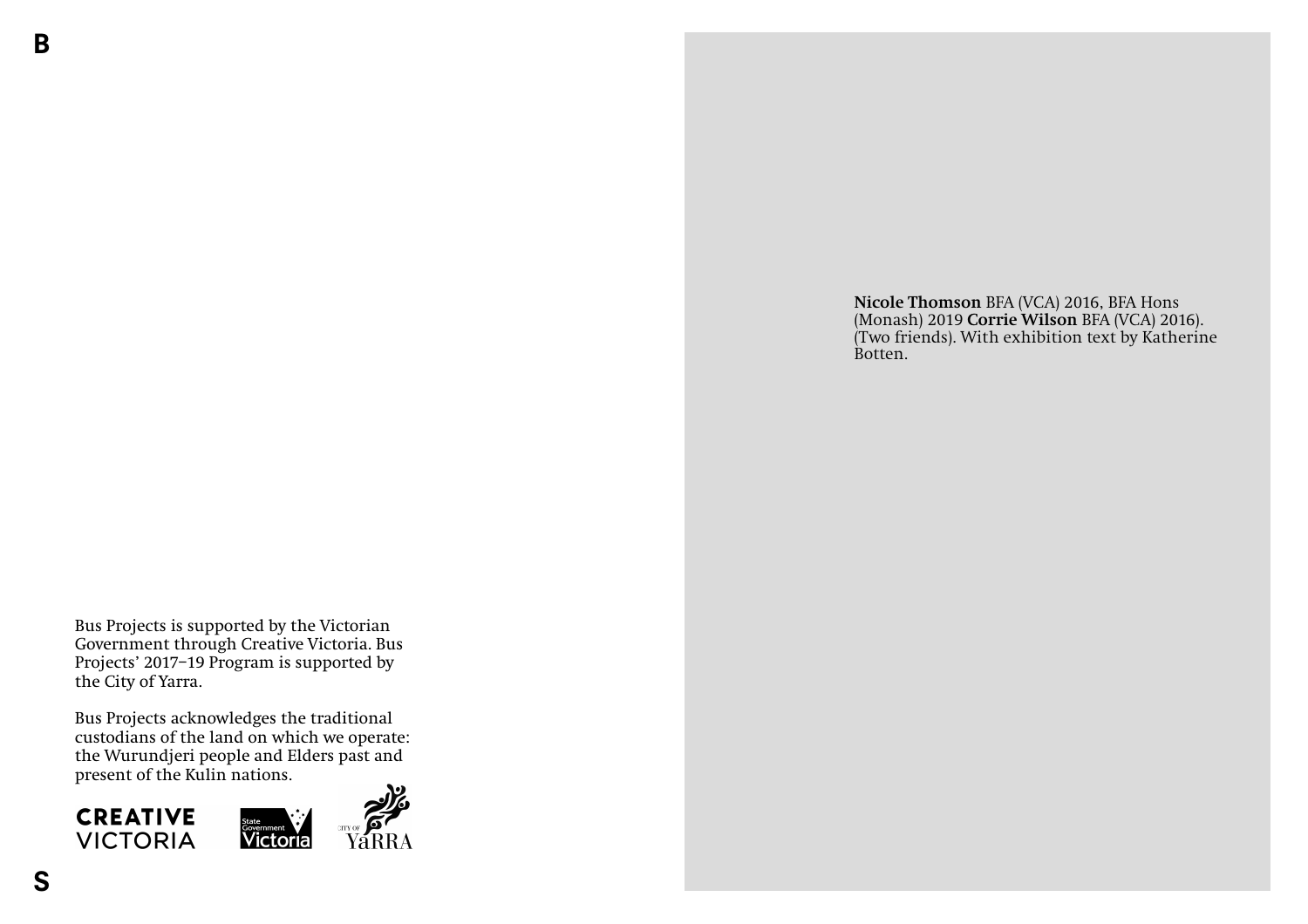## Nicole Thomson and Corrie Wilson *So Much Fun* 02.10.19—26.10.19 *Miss Marx* a picture in the middle and the middle has been cut out and it's been stuck in the middle with its insides cut out *I dreamed a world* I wanted to make this rhyme I wanted to write something gorgeous so you would think I was valuable

I know what it feels like to want to be unconscious, sometimes all I know is go back to sleep It hurts to wake up I think they did nothing wrong Spores and spikes Artichoke Thistle Breadcrumb Yellow pollen, CBD weed induced dermatitis around my nose tingles, a figure climbs up the yellow thing by ACCA Contact exposure both makes allergies go away and makes them worse and brings about new ones, how we let culture corrode our souls and everything it touches makes us weaker, a core principle of the Shaker belief is to take responsibility for your actions I fly out of the state and I don't tell you

l I

## PROJECTS